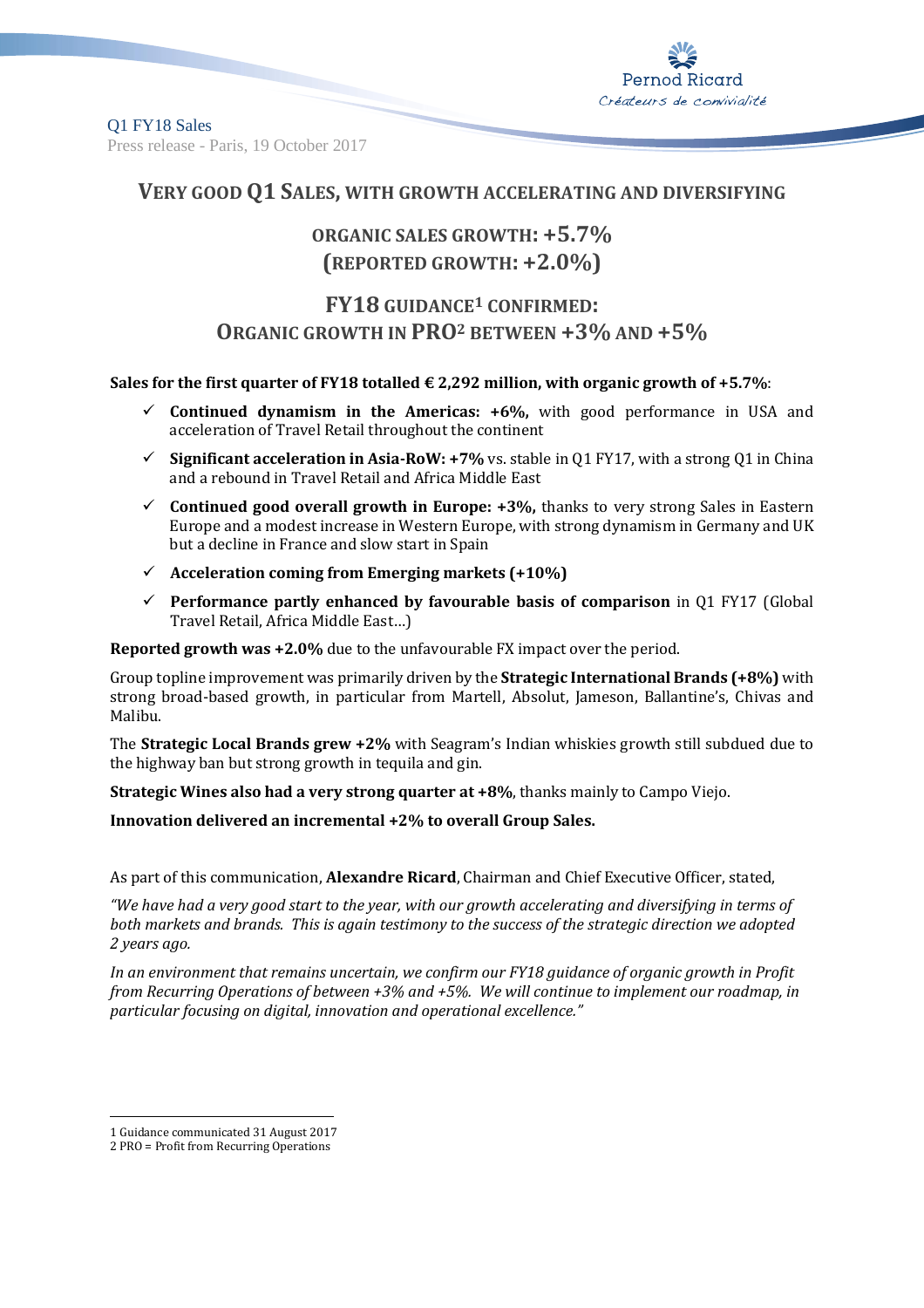Q1 FY18 Sales

Press release - Paris, 19 October 2017

Pernod Ricard Créateurs de convivialité

*All growth data specified in this press release refers to organic growth (at constant FX and Group structure), unless otherwise stated. Data may be subject to rounding.*

*A detailed presentation of Sales for the first quarter of FY18 can be downloaded from our website:* [www.pernod-ricard.com](http://www.pernod-ricard.com/)

#### **Definitions and reconciliation of non-IFRS measures to IFRS measures**

*Pernod Ricard's management process is based on the following non-IFRS measures which are chosen for planning and reporting. The Group's management believes these measures provide valuable additional information for users of the financial statements in understanding the Group's performance. These non-IFRS measures should be considered as complementary to the comparable IFRS measures and reported movements therein.*

#### *Organic growth*

*Organic growth is calculated after excluding the impacts of exchange rate movements and acquisitions and disposals. Exchange rates impact is calculated by translating the current year results at the prior year's exchange rates.*

*For acquisitions in the current year, the post-acquisition results are excluded from the organic movement calculations. For acquisitions in the prior year, post-acquisition results are included in the prior year but are included in the organic movement calculation from the anniversary of the acquisition date in the current year.*

*Where a business, brand, brand distribution right or agency agreement was disposed of, or terminated, in the prior year, the Group, in the organic movement calculations, excludes the results for that business from the prior year. For disposals or terminations in the current year, the Group excludes the results for that business from the prior year from the date of the disposal or termination.*

*This measure enables to focus on the performance of the business which is common to both years and which represents those measures that local managers are most directly able to influence.*

#### *Profit from recurring operations*

*Profit from recurring operations corresponds to the operating profit excluding other non-current operating income and expenses.*

### **About Pernod Ricard**

*Pernod Ricard is the world's n°2 in wines and spirits with consolidated Sales of €9,010 million in FY17. Created in 1975 by the merger of Ricard and Pernod, the Group has undergone sustained development, based on both organic growth and acquisitions: Seagram (2001), Allied Domecq (2005) and Vin&Sprit (2008). Pernod Ricard holds one of the most prestigious brand portfolios in the sector: Absolut Vodka, Ricard pastis, Ballantine's, Chivas Regal, Royal Salute and The Glenlivet Scotch whiskies, Jameson Irish whiskey, Martell cognac, Havana Club rum, Beefeater gin, Malibu liqueur, Mumm and Perrier-Jouët champagnes, as well Jacob's Creek, Brancott Estate, Campo Viejo and Kenwood wines. Pernod Ricard employs a workforce of approximately 18,500 people and operates through a decentralised organisation, with 6 "Brand Companies" and 86 "Market Companies" established in each key market. Pernod Ricard is strongly committed to a sustainable development policy and encourages responsible consumption. Pernod Ricard's strategy and ambition are based on 3 key values that guide its expansion: entrepreneurial spirit, mutual trust and a strong sense of ethics.*

*Pernod Ricard is listed on Euronext (Ticker: RI; ISIN code: FR0000120693) and is part of the CAC 40 index.*

### **Contacts Pernod Ricard**

| Julia Massies / VP, Financial Communication & Investor Relations | +33 (0) 141 00 41 07 |
|------------------------------------------------------------------|----------------------|
| Adam Ramjean / Investor Relations Manager                        | +33 (0) 141 00 41 59 |
| Emmanuel Vouin / Press Relations Manager                         | +33 (0) 141 00 44 04 |
| Alison Donohoe / Press Relations Manager                         | +33 (0) 141 00 44 63 |